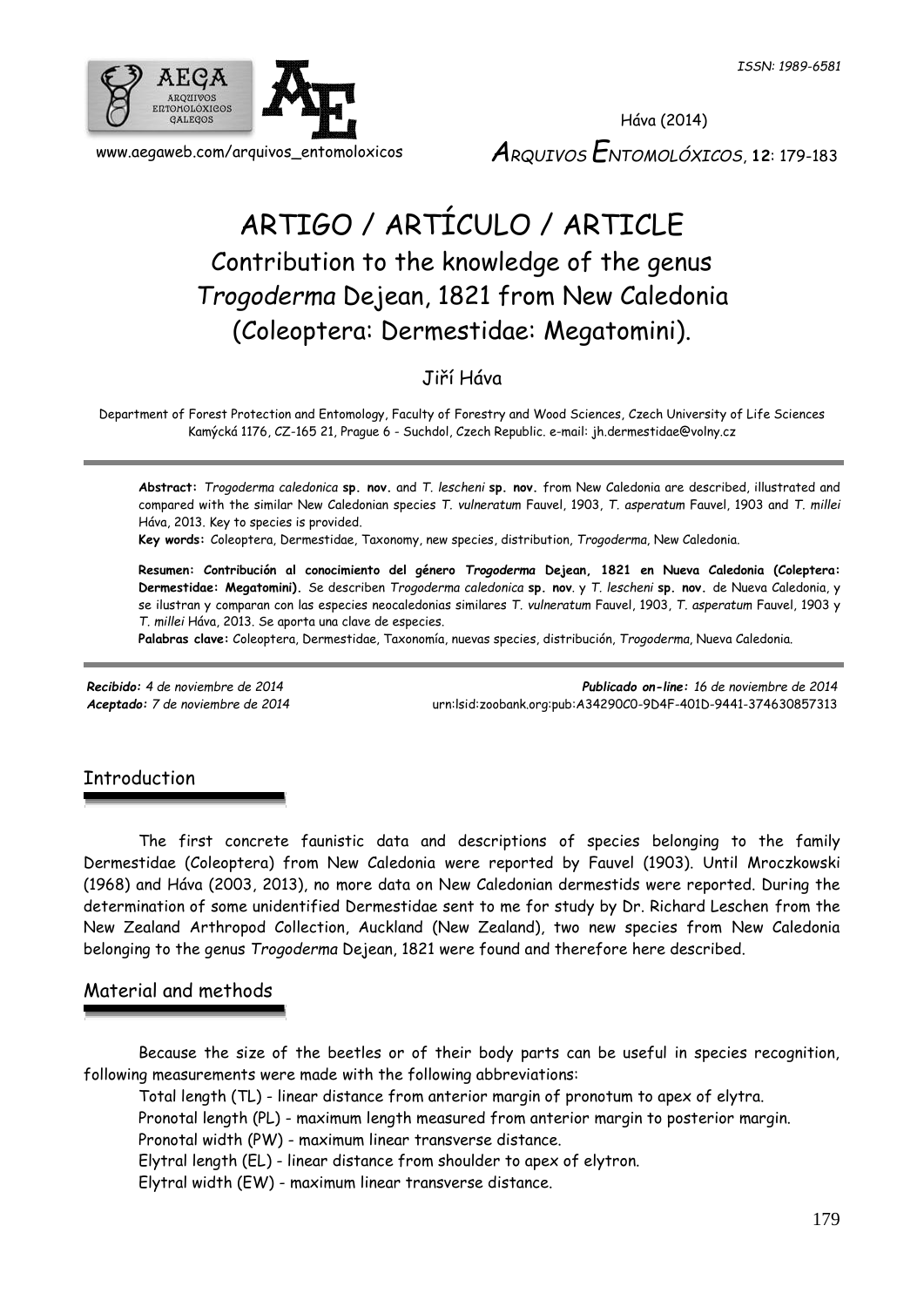The following acronyms refer to the collections where the examined material is deposited:

IACC Agronomique Néo-Calédonien (I.A.C.), La Foa, New Caledonia.

ISNB Collections Nationales Belges d'Insectes et d'Arachnides, Brussels, Belgium.

JHAC Private Entomological Laboratory and Collection, Jiří Háva, Prague, Czech Republic.

NZAC New Zealand Arthropod Collection, Auckland, New Zealand.

ZMAN Zoologische Museum, Amsterdam, The Netherlands.

# Results

### *Trogoderma asperatum* **Fauvel, 1903**

*Trogoderma asperatum* Fauvel, 1903: 337

### **Type depository.** ISNB.

**Material examined.** New Caledonia, Mt. Koghis, 500 m, 5-12.X.1978, G. Kuschel leg., 5♂♂, J. Háva det. (3 NZAC, 2 JHAC); New Caledonia, Mt. Mou, 750 m, 2.XI.1978, G. Kuschel leg.,  $1\%$ , J. Háva det. (NZAC).

**Remarks.** Species described from Art, with no illustrations in the original description (Fauvel, 1903). New faunistic records from Mt. Koghis and Mt. Mou. The mentioned specimens from Mt. Koghis collected with a malaise trap in marquis and those from Mt. Mou with a sifted litter, in moss and lichens.

### *Trogoderma vulneratum* **Fauvel, 1903**

*Trogoderma vulneratum* Fauvel, 1903: 338

### **Type depository.** ISNB.

**Material examined.** New Caledonia, Conception, 12.X.1978, G. Kuschel leg., 1♀, J. Háva det. (NZAC); New Caledonia, Nouméa, Anse Vata, 1.X.1978, G. Kuschel leg., 1♂, J. Háva det. (JHAC); New Caledonia, Tonghoué, 1♂, J. Háva det. (ZMAN).

**Remarks.** Species described from Tonghoué (Fauvel, 1903). New faunistic records from Conception and Nouméa.

### *Trogoderma millei* **Háva, 2013**

*Trogoderma millei* Háva, 2013: 27

### **Type depository.** IACC.

**Material examined.** Holotype (♂): N Calédonie, Pocquereux, 21°44S 165°54E, 10/11/2003, Mille Christian Rec.

# *Trogoderma caledonica* **sp. nov.**

(Figs. 1-3)

**Type material.** Holotype (♂): New Caledonia, Mt. Rembai, 700 m, 18.X.1978, G. Kuschel leg. Holotype deposited in NZAC.

### **Description.**

**Male.** Body measurements (mm): TL 1.8 PL 0.8 PW 0.9 EL 1.0 EW 1.0. Body parallel (Fig. 1). Dorsal integument of head, pronotum and elytra entirely dark-brown. Ventral integument of thorax and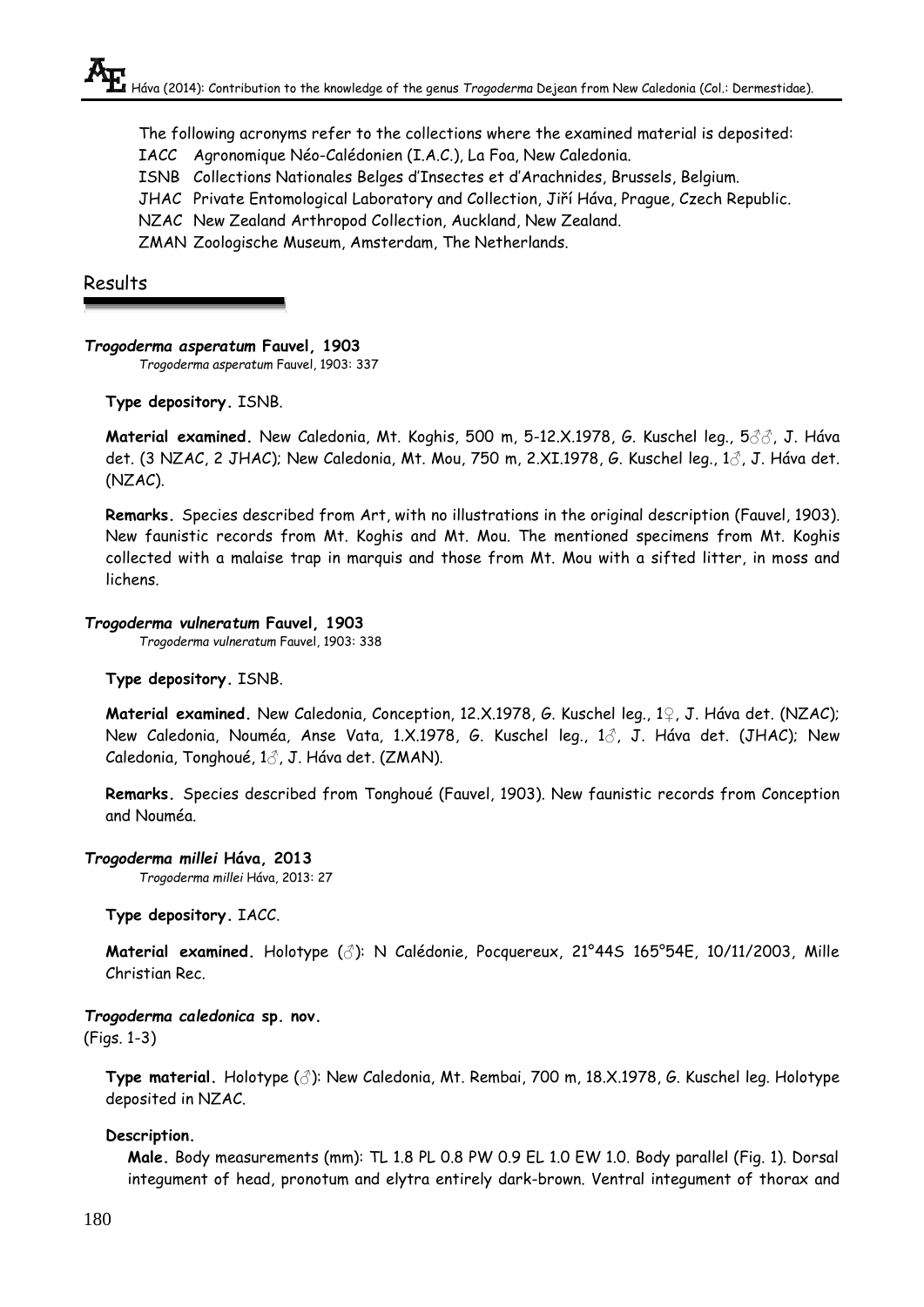abdomen dark-brown. Antennae and legs dark-brown. Pubescence of dorsal surfaces coarse, erect consisting of dark-brown setae; pubescence on ventral surfaces moderately fine, recumbed darkbrown. Antennae with 11 antennomeres, antennal club with 6 antennomeres (Fig. 2). Median ocellus on head presented. Segments I-V dark brown, VI-XI black. Pronotum dark-brown, lateral margins very raised. Antennal fossa extending completely to base of prothorax, deeply excavated. Punctuation very fine on the disc and coarse on lateral margins. Elytra coarsely punctured on basal 1/3 and near scutellum, finely punctured on other elytral parts; humera with one large bump. Pubescence entirely dark-brown. Epipleuron extending to hind margin of metepimeron. Prosternum with anterior margin carinate, posterior process gradually tapering towards apex. Metasternum very finely punctured on the disc. Legs dark-brown with brown setae. Abdominal visible sternite finely punctured. Male genitalia as Fig. 3.

**Female.** Unknown.

**Differential diagnosis.** The new species differs from all known New Caledonian species by the unicolorous integument of elytra and the forms of antennae and male genitalia.

**Name derivation.** Named according to its type locality.

#### *Trogoderma lescheni* **sp. nov.**

(Figs. 4-5)

**Type material.** Holotype (♀): New Caledonia, Mt. Koghis, 500 m, 5-12.X.1978, G. Kuschel leg. Holotype deposited in NZAC.

#### **Description**.

**Female.** Body measurements (mm): TL 3.0 PL 1.0 PW 1.3 EL 2.0 EW 1.4. Body oblong-ovate (Fig. 4). Dorsal integument of head and pronotum black, elytra red and black. Ventral integument of thorax and abdomen black. Antennae and legs dark-brown. Pubescence of dorsal surfaces coarse, erect consisting of black and white setae; pubescence on ventral surfaces moderately fine, recumbed black. Antennae with 11 antennomeres, antennal club with 4 antennomeres (Fig. 5). Median ocellus on head presented. Pronotum black, lateral margins very raised; pubescence black intermixed white setae on the disc. Punctuation very fine on the disc and coarse on lateral margins. Antennal fossa extending completely to base of prothorax, deeply excavated. Elytra black with small red spot on humera, coarsely puncured on basal 1/3 and near scutellum, finely puncured on other elytral parts. Pubescence black with small patches of white pubescence on humera. Epipleuron black, extending to hind margin of metepimeron. Prosternum with anterior margin carinate, posterior process gradually tapering towards apex. Metasternum very finely puncured on the disc. Legs dark-brown with black setae. Abdominal visible sternite finely punctured. **Male.** Unknown.

**Differential diagnosis.** The new species is similar to *T. asperatum* Fauvel, 1903, but differs from it by the brown antennal club and the red humeral patterns of elytra; the new species differs from *T. reitteri* Blackburn, 1892 (species known from Australia: New South Wales) by the pronotal and elytral black integument and the structure of antennae.

**Remarks.** Bionomy unknown, the holotype specimen collected with a sifted litter and rotten wood.

**Name derivation.** Patronymic, dedicated to my friend Richard Leschen, Curator of Entomology in New Zealand Arthropod Collection, Auckland (New Zealand).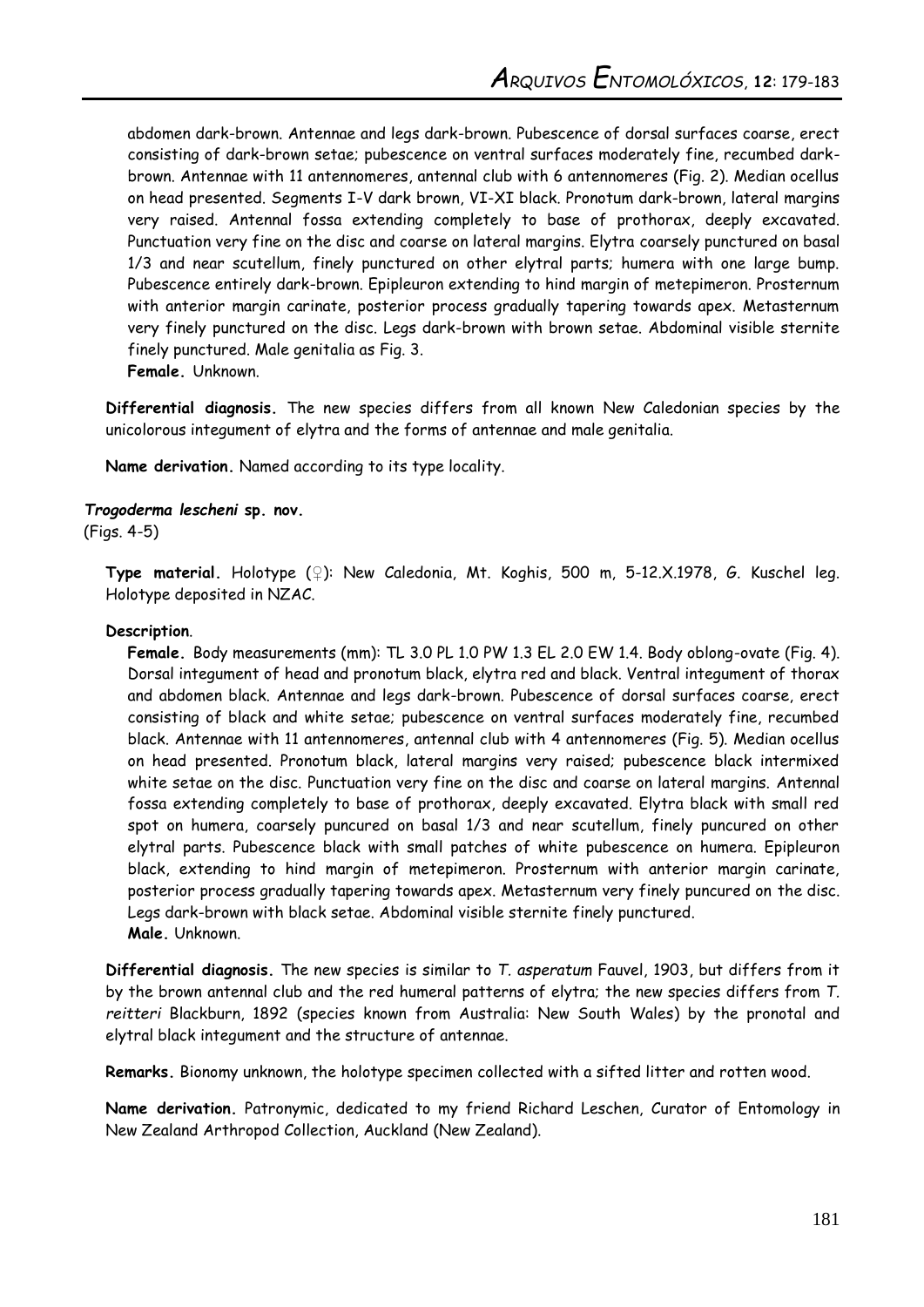#### **Key to the New Caledonian species of** *Trogoderma*

| 1(2) | Dorsal integument of elytra unicolorous.                                           |                            |
|------|------------------------------------------------------------------------------------|----------------------------|
|      | Setation unicolorous, integument dark-brown, form of body parallel and             |                            |
|      |                                                                                    | T. caledonica sp. nov.     |
|      | Setation bicolorous, integument brown, form of body oblong-ovate, elytral          | T. millei Háva, 2013       |
| 2(1) | Dorsal integument of elytra bicolorous; form of body parallel or oblong-<br>ovate. |                            |
| 3(4) | Body parallel; each elytron with two broad yellow transverse bands                 |                            |
|      | (extremely these two bands are connected to only one large yellow macula);         |                            |
|      |                                                                                    | T. vulneratum Fauvel, 1903 |
| 4(3) | Body oblong-ovate.                                                                 |                            |
| 5(6) | Each elytron black or dark-brown with large apical red spot; antennal club         |                            |
|      |                                                                                    | T. asperatum Fauvel, 1903  |
| 6(5) | Each elytron dark-brown with small humeral red spot; antennal club brown,          |                            |
|      |                                                                                    | T. lescheni sp. nov.       |

#### **List of all known New Caledonian Dermestidae**

(i = introduced species)

#### **Species Localities**

#### **Dermestinae Dermestini**

*Dermestes* (*Dermestes*) *ater* DeGeer, 1774 <sup>i</sup> Art, Balade, Ile de Pins, Kanala, La Foa, Lifou *Dermestes* (*Dermestinus*) *carnivorus* Fabricius, 1775 <sup>i</sup> *Dermestes* (*Dermestinus*) *maculatus* DeGeer, 1774 <sup>i</sup> Kanala, Nouméa, Thio, Yahoué, La Foa, La Tamoa

# **Attageninae**

**Attagenini**

*Attagenus australis* (Montrouzier, 1860) Art, Ile de Pins, Kanala, Lifou *Attagenus fasciatus* (Thunberg, 1795) <sup>i</sup> Nouméa, Yahoué, La Foa Attagenus unicolor unicolor (Brahm, 1791)<sup>i</sup> Baie du Prony, Ile Nou

#### **Megatominae Anthrenini**

*Anthrenus* (*Anthrenus*) *oceanicus* Fauvel, 1903 <sup>i</sup> Yahoué **Megatomini** *Anthrenocerus variabilis* (Reitter, 1881)<sup>i</sup> Bourail, Ile de Pins, Koné, Nouméa, Toughoué *Orphinus fulvipes* (Guérin-Méneville, 1838)<sup>i</sup> Koné, Nouméa, Yahoué

**Trogoderma caledonica sp. nov.** Mt. Rembai *Trogoderma lescheni* sp. nov. Mt. Koghis *Trogoderma millei* Háva, 2013 La Foa *Trogoderma vulneratum* Fauvel, 1903 Conception, Nouméa, Tonghoué

Ile de Pins

*Trogoderma asperatum* Fauvel, 1903 Art, Mt. Koghis, Mt. Mou

# Acknowledgements

I wish to express my thanks to Dr. R. Leschen (New Zealand Arthropod Collection, Auckland) for loan me of the interesting material from New Caledonia and to Dr. M. Rakovič (Prague, Czech Republic) for his critical comments and the linguistic revision of the text. This research was supported by the Internal Grant Agency (IGA n.20124364), Faculty of Forestry and Wood Sciences, Czech University of Life Sciences Prague.